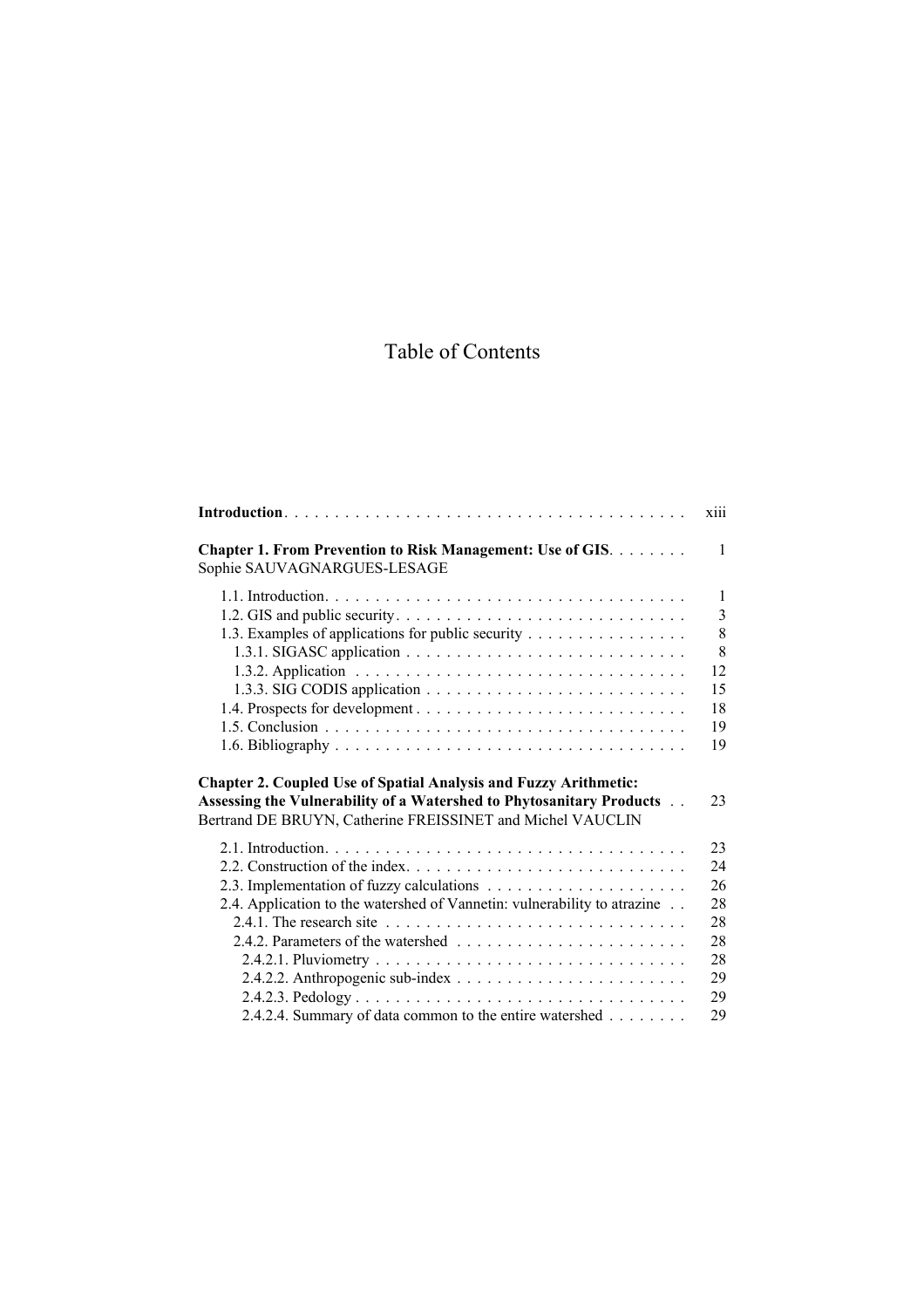vi Spatial Management of Risks

|                                                                      | 29 |
|----------------------------------------------------------------------|----|
| 2.4.3.1. Geographic characteristics of the area.                     | 29 |
|                                                                      | 30 |
|                                                                      | 30 |
| 2.4.5. Representation of the indicator and of its related inaccuracy | 31 |
|                                                                      | 33 |
|                                                                      | 36 |
| Chapter 3. Agricultural Non-Point Source Pollution                   | 39 |
| Philippe BOLO and Christophe BRACHET                                 |    |
|                                                                      | 39 |
| 3.2. Mapping non-point source pollution phenomenon                   | 40 |
|                                                                      | 40 |
| 3.2.2. Description of the research phenomenon                        | 41 |
|                                                                      | 41 |
|                                                                      | 42 |
|                                                                      | 43 |
|                                                                      | 44 |
| 3.3.3. Organizing and creating geographic information layers         | 46 |
| 3.3.3.1. Implementation of a conceptual data model                   | 46 |
| 3.3.3.2. Digitization of paper-based document.                       | 46 |
|                                                                      | 47 |
| 3.3.3.4. Controlling the geographic data integrity.                  | 47 |
| 3.3.4. Organizing and creating attribute tables                      | 47 |
| 3.3.4.1. Implementing a conceptual data model                        | 47 |
|                                                                      | 47 |
|                                                                      | 48 |
| 3.3.4.4. Controlling the attribute data integrity                    | 48 |
|                                                                      | 48 |
|                                                                      | 48 |
|                                                                      | 49 |
|                                                                      | 50 |
|                                                                      | 51 |
|                                                                      | 51 |
|                                                                      | 52 |
|                                                                      | 53 |
|                                                                      | 53 |
|                                                                      | 54 |
|                                                                      | 56 |
|                                                                      | 56 |
|                                                                      | 56 |
|                                                                      | 57 |
|                                                                      |    |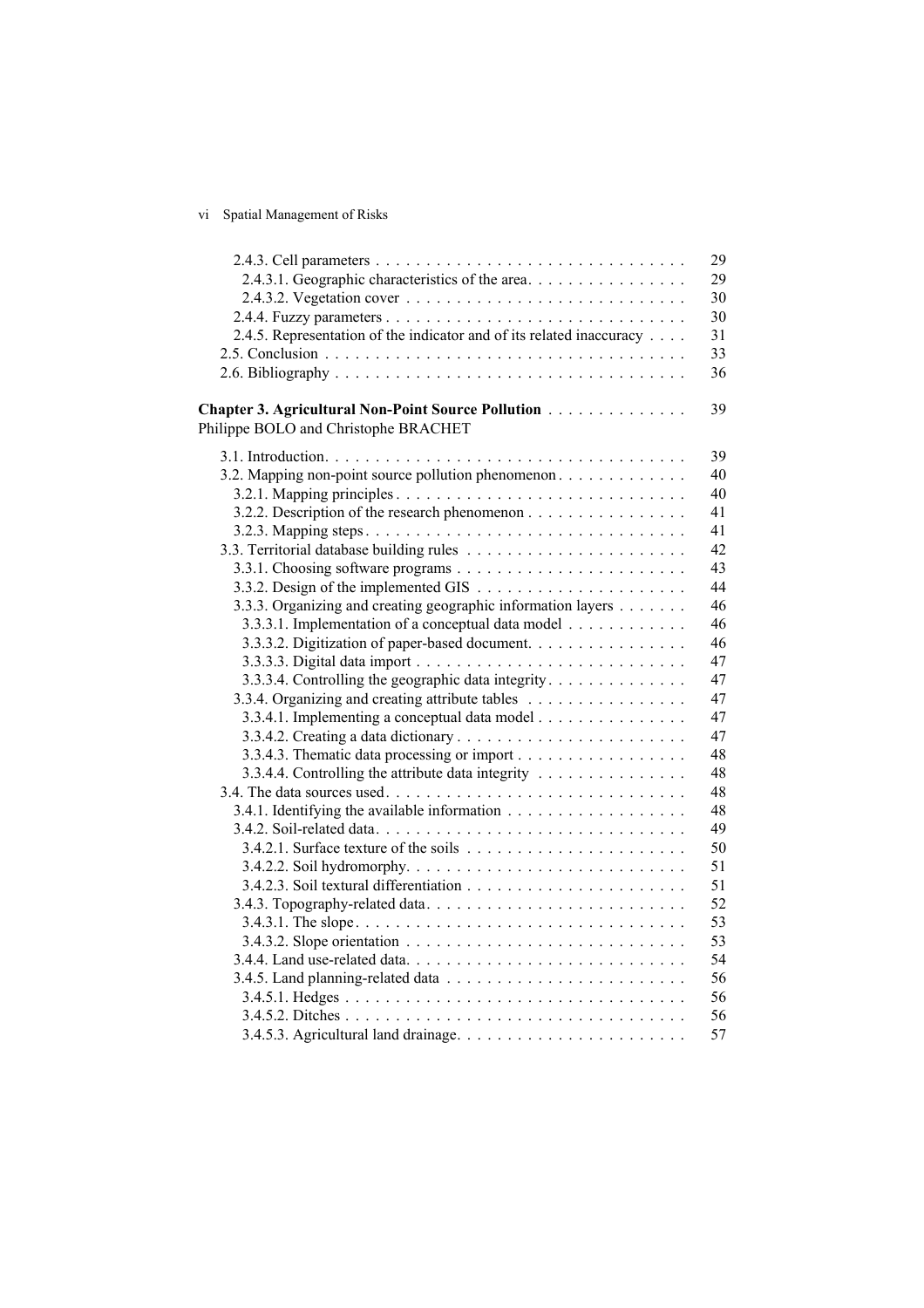|                                                                                                                                           | 58 |
|-------------------------------------------------------------------------------------------------------------------------------------------|----|
| 3.5.1. Treatments to be performed                                                                                                         | 58 |
| 3.5.1.1. Zoning of the potential for pollution.                                                                                           | 58 |
|                                                                                                                                           | 59 |
|                                                                                                                                           | 59 |
| 3.5.2. An example of risk zoning $\ldots \ldots \ldots \ldots \ldots \ldots \ldots$                                                       | 60 |
| 3.5.2.1 General presentation of the research area                                                                                         | 60 |
| 3.5.2.2. Knowing the risks $\ldots \ldots \ldots \ldots \ldots \ldots \ldots \ldots \ldots$                                               | 60 |
|                                                                                                                                           | 64 |
|                                                                                                                                           | 65 |
|                                                                                                                                           | 66 |
|                                                                                                                                           | 67 |
|                                                                                                                                           | 67 |
| 3.6.3. Applications related to monitoring water quality                                                                                   | 68 |
|                                                                                                                                           | 69 |
|                                                                                                                                           | 70 |
|                                                                                                                                           |    |
| <b>Chapter 4. Cartographic Index and History of Road Sites</b>                                                                            |    |
| that Face Natural Hazards in the Province of Turin                                                                                        | 71 |
|                                                                                                                                           |    |
| Paola ALLEGRA, Laura TURCONI and Domenico TROPEANO                                                                                        |    |
|                                                                                                                                           | 71 |
|                                                                                                                                           | 73 |
|                                                                                                                                           | 74 |
|                                                                                                                                           | 74 |
|                                                                                                                                           | 75 |
|                                                                                                                                           | 76 |
| 4.5. Computer-based synthetic analysis and transcription of historical data                                                               |    |
| and information collected on the research area                                                                                            | 78 |
|                                                                                                                                           | 80 |
|                                                                                                                                           | 82 |
|                                                                                                                                           | 84 |
|                                                                                                                                           | 85 |
|                                                                                                                                           |    |
| <b>Chapter 5. Forest and Mountain Natural Risks: From Hazard</b>                                                                          |    |
| <b>Representation to Risk Zoning – The Example of Avalanches Alleman Accord Representation to Risk Zoning – The Example of Avalanches</b> | 87 |
| Frédéric BERGER and Jérôme LIÉVOIS                                                                                                        |    |
|                                                                                                                                           |    |
|                                                                                                                                           | 87 |
|                                                                                                                                           | 87 |
| 5.1.2. The protective role of mountain forests                                                                                            | 88 |
|                                                                                                                                           | 90 |
|                                                                                                                                           | 90 |
|                                                                                                                                           | 90 |
|                                                                                                                                           |    |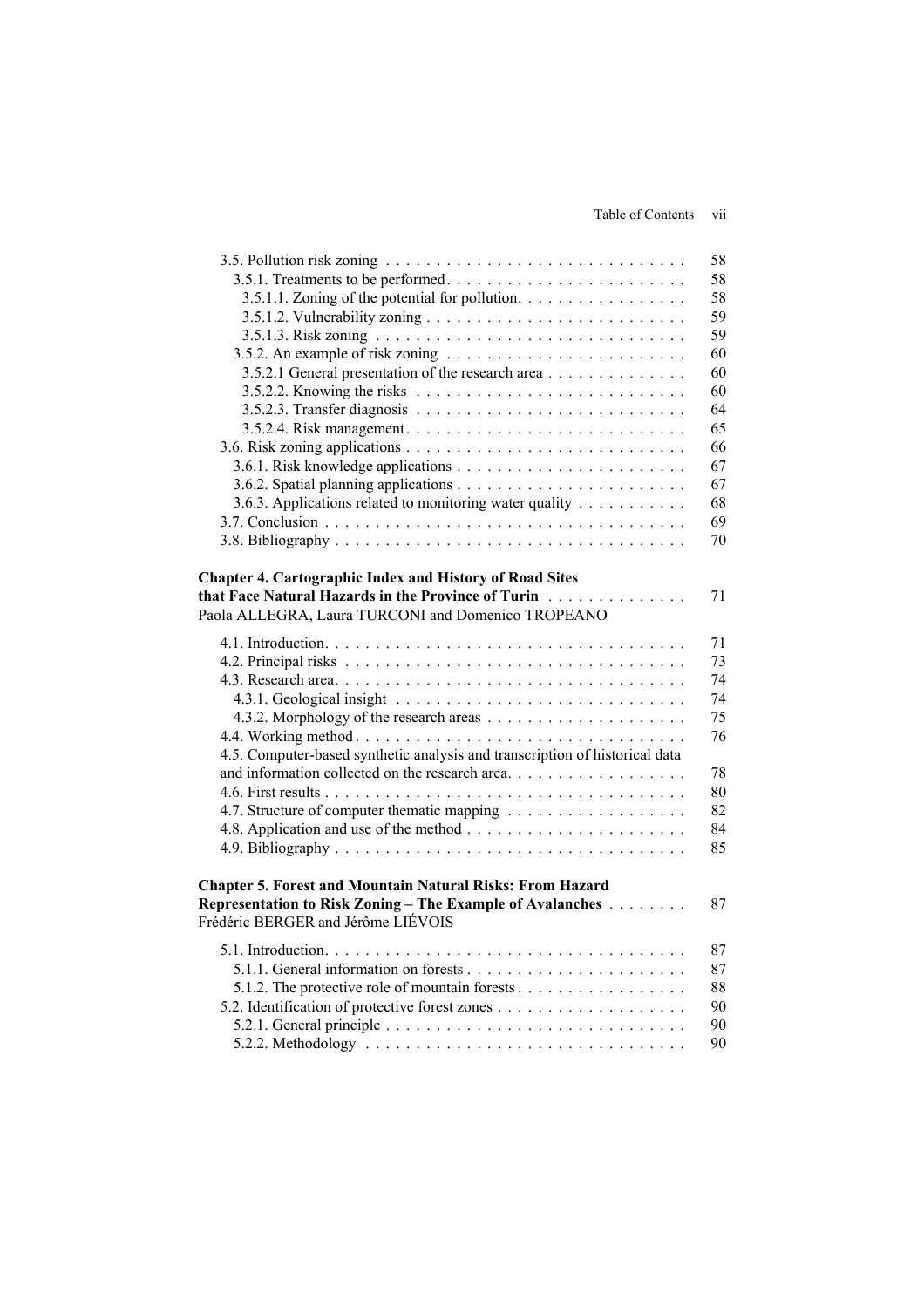## viii Spatial Management of Risks

| 5.2.3. Building up a synthesis map of natural hazards                                                       | 91  |
|-------------------------------------------------------------------------------------------------------------|-----|
| 5.2.3.1. General information on the process of mapping avalanches                                           | 92  |
| 5.2.3.2. General principles to build a synthesis map of natural hazards                                     |     |
|                                                                                                             | 94  |
| 5.2.3.3. A method to characterize potential avalanche terrain.                                              | 95  |
|                                                                                                             | 102 |
| 5.2.5. Building up the natural forest-hazard synthesis map                                                  | 102 |
| 5.2.6. Building up the map of socio-economic issues and vulnerability                                       | 103 |
| 5.2.7. Building up the priority areas for forestry action map $\ldots \ldots$                               | 104 |
|                                                                                                             | 105 |
| 5.4. The creation of green zones in risk prevention plans                                                   | 106 |
|                                                                                                             | 106 |
|                                                                                                             | 106 |
|                                                                                                             | 107 |
| 5.4.1.3. A necessity. $\dots \dots \dots \dots \dots \dots \dots \dots \dots \dots \dots \dots \dots \dots$ | 107 |
|                                                                                                             | 107 |
| 5.4.3. The method used $\ldots \ldots \ldots \ldots \ldots \ldots \ldots \ldots \ldots \ldots$              | 108 |
|                                                                                                             | 111 |
|                                                                                                             | 111 |
|                                                                                                             | 112 |
|                                                                                                             | 112 |
|                                                                                                             |     |
| Chapter 6. GIS and Modeling in Forest Fire Prevention                                                       | 115 |
| Marielle JAPPIOT, Raphaële BLANCHI and Franck GUARNIERI                                                     |     |
|                                                                                                             | 115 |
|                                                                                                             | 116 |
| 6.1.2. Description of the phenomenon $\dots \dots \dots \dots \dots \dots \dots$                            | 116 |
|                                                                                                             | 117 |
|                                                                                                             | 117 |
| 6.1.3.2. Human response to the phenomenon                                                                   | 121 |
|                                                                                                             | 121 |
| 6.1.4. A spatio-temporal variation of forest fire risk                                                      | 122 |
| 6.2. Forest fire management: risk mapping and the use of spatial analysis.                                  | 123 |
| 6.2.1. Requirements with respect to forest fire risk assessment.                                            | 123 |
| 6.2.1.1. Chronological evolution in the field of forest fire risk mapping                                   | 123 |
|                                                                                                             | 124 |
|                                                                                                             | 125 |
|                                                                                                             | 126 |
| 6.2.2. Forest fire risk assessment and mapping: the use of geographic                                       |     |
|                                                                                                             | 126 |
|                                                                                                             | 127 |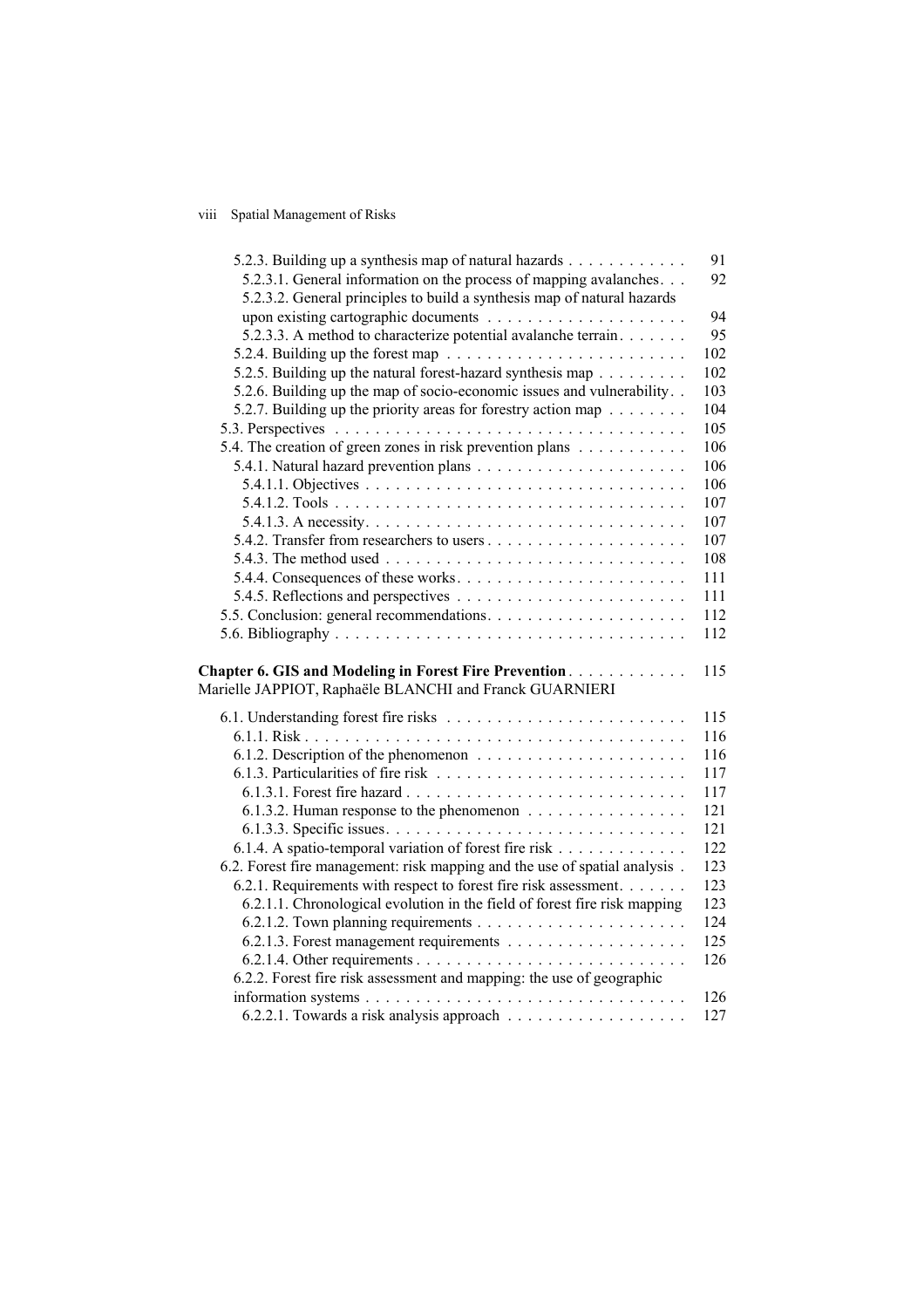| 6.2.2.2. Implementing traditional spatial analysis tools                                             |            |
|------------------------------------------------------------------------------------------------------|------------|
|                                                                                                      | 132        |
|                                                                                                      | 135        |
|                                                                                                      | 137        |
| 6.3.1. Forest fire risk assessment and mapping in the Massif des Maures                              |            |
|                                                                                                      | 138        |
| 6.3.1.1. Analytical approach: the example of fire propagation hazard                                 | 138        |
| 6.3.1.2. Towards a global approach: characterization of interfaces                                   |            |
|                                                                                                      | 141        |
| 6.3.2. WILFRIED – fire fighting support (coupling GIS and model)                                     | 143        |
| 6.3.2.1. Model systems and knowledge-based systems                                                   |            |
|                                                                                                      | 143        |
| 6.3.2.2. WILFRIED, a PSE dedicated to forest fire prevention                                         | 144        |
|                                                                                                      | 147        |
|                                                                                                      | 147        |
|                                                                                                      | 148        |
|                                                                                                      |            |
| <b>Chapter 7. Spatial Decision Support and Multi-Agent Systems:</b>                                  |            |
| Application to Forest Fire Prevention and Control                                                    | 151        |
| Franck GUARNIERI, Alain JABER and Jean-Luc WYBO                                                      |            |
|                                                                                                      | 151        |
| 7.2. Natural risk prevention support and the need for cooperation between                            |            |
| the software programs $\ldots \ldots \ldots \ldots \ldots \ldots \ldots \ldots \ldots \ldots \ldots$ | 152        |
| 7.2.1. The cooperation issue between the information systems                                         | 152        |
| 7.2.2. The various approaches aiming at facilitating this type                                       |            |
| of cooperation. $\ldots \ldots \ldots \ldots \ldots \ldots \ldots \ldots$<br>.                       | 153        |
| 7.3. Towards an intelligent software agent model to satisfy                                          |            |
| the cooperation between the decision-support systems dedicated                                       |            |
|                                                                                                      | 154        |
|                                                                                                      | 154        |
|                                                                                                      | 155        |
| 7.3.3. A proposed intelligent software agent model                                                   | 157        |
| 7.4. Experiment in the field of forest fire prevention and control                                   | 158        |
| 7.4.1. Context of the experiment $\ldots \ldots \ldots \ldots \ldots \ldots \ldots$                  | 158        |
|                                                                                                      | 160        |
|                                                                                                      | 160<br>161 |
|                                                                                                      | 165        |
|                                                                                                      | 166        |
|                                                                                                      | 166        |
|                                                                                                      | 167        |
|                                                                                                      |            |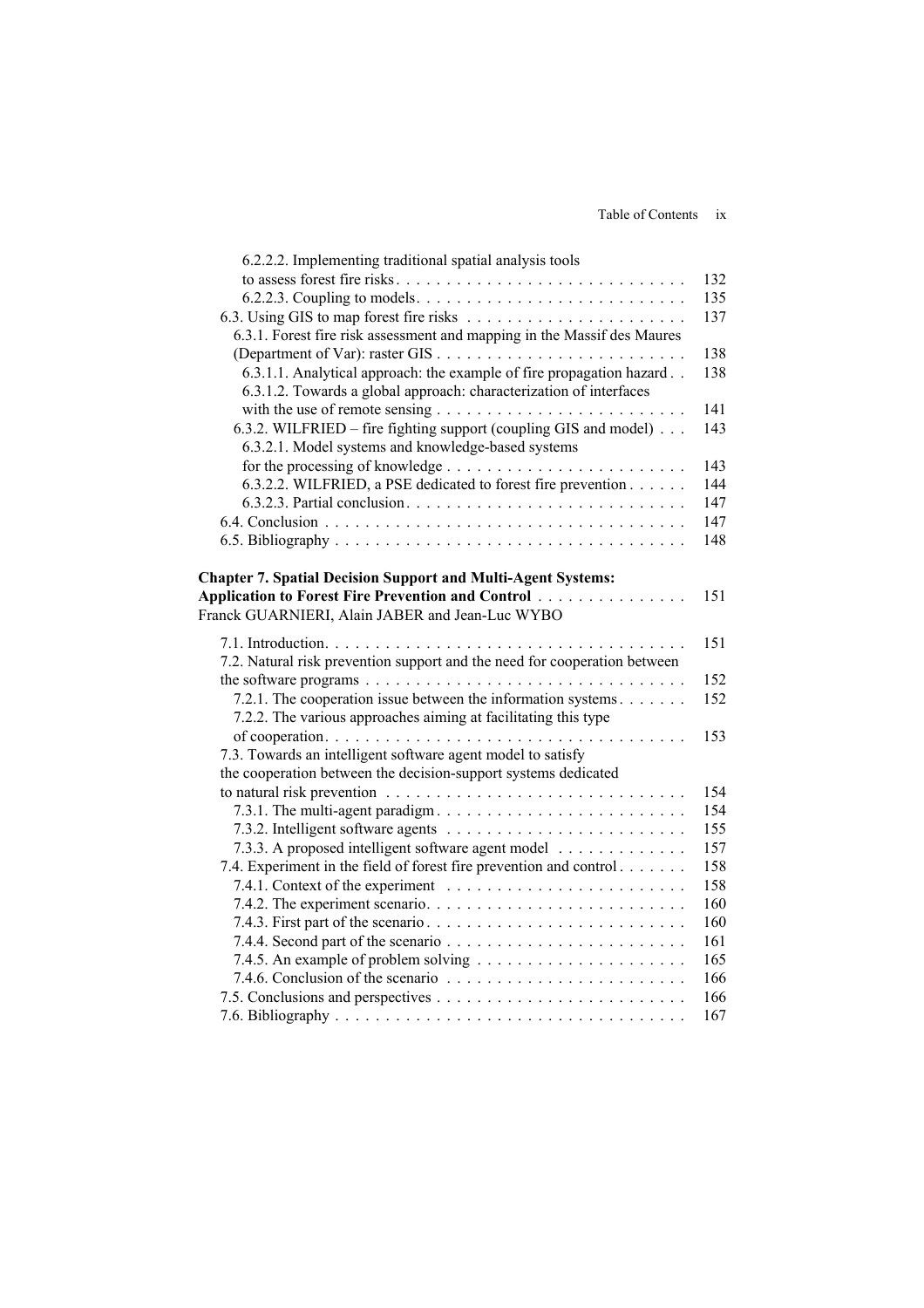x Spatial Management of Risks

| Jean-Jacques VIDAL and Noël WATRIN                                                                                                                                                                                                                                                         | 169                                                                              |
|--------------------------------------------------------------------------------------------------------------------------------------------------------------------------------------------------------------------------------------------------------------------------------------------|----------------------------------------------------------------------------------|
| 8.3.1. Spatial information for a better understanding of the phenomenon.<br>8.3.2. Spatial information for flood impact assessment<br>8.4.3. The integration of acquired knowledge in the natural hazard<br>prevention policy                                                              | 169<br>170<br>171<br>173<br>174<br>175<br>175<br>176<br>178<br>178<br>179        |
| <b>Chapter 9. Geography Applied to Mapping Flood-Sensitive Areas:</b><br>Christophe PRUNET and Jean-Jacques VIDAL                                                                                                                                                                          | 181                                                                              |
| 9.2.3.1. Extension of the flood-sensitive alluvial plain<br>9.2.3.2. An accurate analysis of the fluvial landform development<br>9.2.3.5. Extension of liable-to-flooding riverside areas lacking                                                                                          | 181<br>182<br>182<br>182<br>185<br>185<br>185<br>186<br>186<br>187<br>188<br>190 |
| <b>Chapter 10. Information Systems and Diked Areas:</b><br>Examples at the National, Regional and Local Levels.<br>Pierre MAUREL, Rémy TOURMENT and William HALBECQ                                                                                                                        | 193                                                                              |
| 10.2. Analysis of the current situation for the management of diked areas.<br>10.3. Spatial dimension and integrated management of diked areas<br>10.4. Examples of information systems dedicated to diked areas<br>10.4.1. An information system at the national level for dike inventory | 193<br>195<br>197<br>198<br>199                                                  |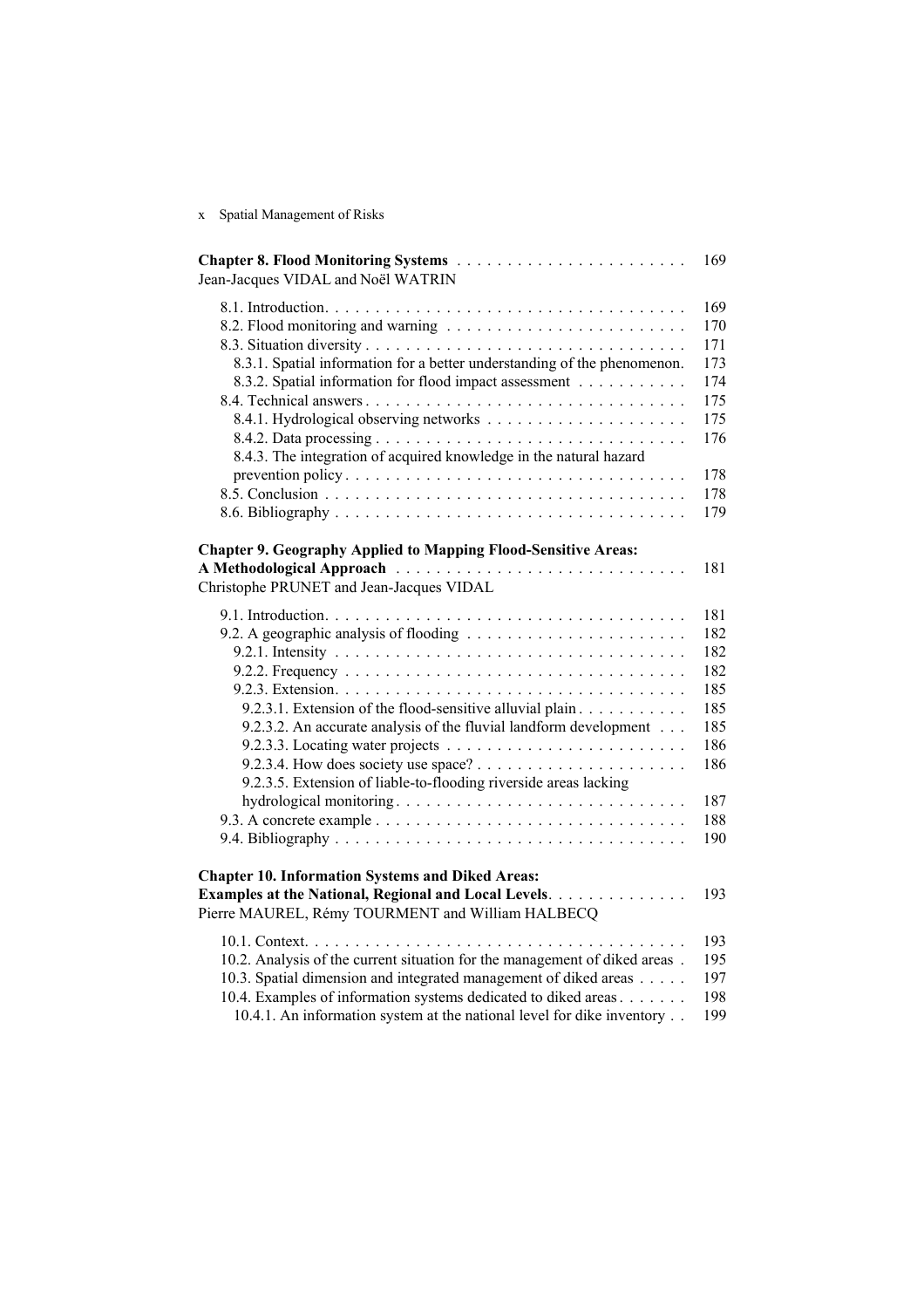| 10.4.2. An information system at the regional level to analyze dike<br>failure risks in the Mid-Loire region $\ldots \ldots \ldots \ldots \ldots \ldots \ldots$ | 200 |
|-----------------------------------------------------------------------------------------------------------------------------------------------------------------|-----|
| 10.4.3. An information system at local level for the integrated                                                                                                 |     |
| management of diked areas                                                                                                                                       | 203 |
| 10.4.3.1. Functional analysis of the diked system                                                                                                               | 203 |
| 10.4.3.2. Conceptual modeling and prototyping                                                                                                                   | 204 |
|                                                                                                                                                                 | 209 |
|                                                                                                                                                                 | 212 |
|                                                                                                                                                                 | 213 |
| <b>Chapter 11. Geomatics and Urban Risk Management:</b>                                                                                                         |     |
|                                                                                                                                                                 | 215 |
| Jean-Pierre ASTÉ                                                                                                                                                |     |
|                                                                                                                                                                 | 215 |
|                                                                                                                                                                 | 215 |
| 11.1.2. City: a much sought after security area                                                                                                                 | 216 |
|                                                                                                                                                                 | 217 |
| 11.1.4. Geomatics as a data structuring and management tool                                                                                                     | 217 |
| 11.2. Prevention stakeholders: their responsibilities, their current                                                                                            |     |
|                                                                                                                                                                 | 218 |
|                                                                                                                                                                 | 218 |
| 11.2.2. Government and institutional stakeholders                                                                                                               | 218 |
| 11.2.3. Municipal stakeholders and the populations they represent                                                                                               | 219 |
| 11.2.4. Operational and technical stakeholders                                                                                                                  | 220 |
|                                                                                                                                                                 | 220 |
|                                                                                                                                                                 | 221 |
| 11.2.7. Compelled to live with an identified risk                                                                                                               | 222 |
| 11.3. Today's methods and tools: strengths and weaknesses                                                                                                       | 223 |
| 11.3.1. Urban reference systems and the expected connection with                                                                                                |     |
|                                                                                                                                                                 | 223 |
|                                                                                                                                                                 | 224 |
| 11.3.3. Knowledge and modeling of phenomena                                                                                                                     | 226 |
|                                                                                                                                                                 | 227 |
|                                                                                                                                                                 | 227 |
|                                                                                                                                                                 | 228 |
|                                                                                                                                                                 | 229 |
|                                                                                                                                                                 | 230 |
| 11.3.8. The means of exchange of experiences, skills and knowledge.                                                                                             |     |
| 11.3.9. Consultation, public information, training and culture                                                                                                  | 230 |
| 11.4. New potentialities using geomatic methods and tools                                                                                                       | 232 |
|                                                                                                                                                                 | 232 |
| 11.4.2. Acquiring and structuring spatial and temporal data                                                                                                     | 233 |
|                                                                                                                                                                 | 233 |